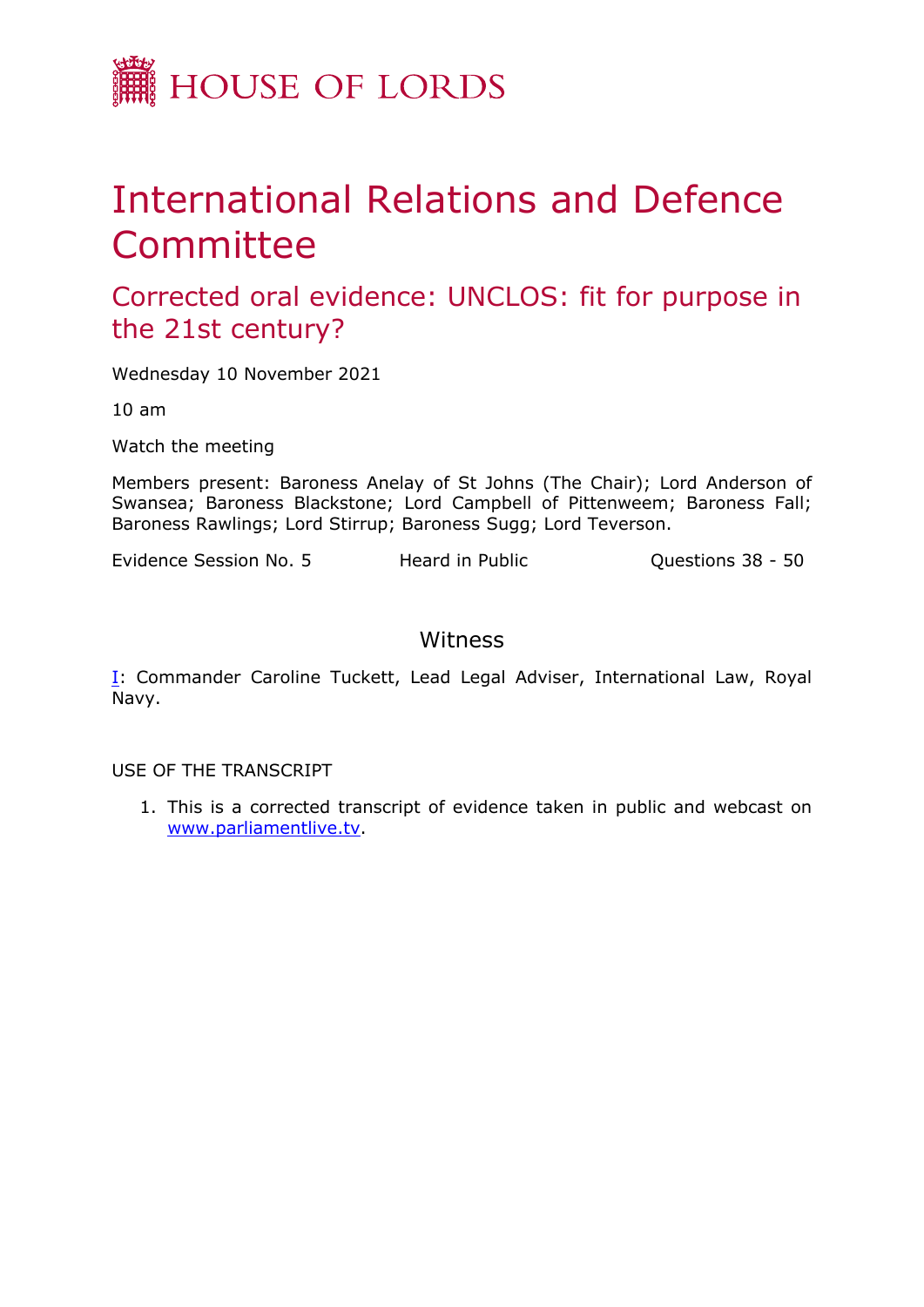## <span id="page-1-0"></span>Examination of witness

Commander Caroline Tuckett.

Q38 **The Chair:** Good morning. I welcome to this meeting of the International Relations and Defence Committee in the House of Lords Commander Caroline Tuckett, who is the Royal Navy's lead legal adviser on international law. Thank you for joining us today to contribute your expertise to our inquiry on the United Nations Convention on the Law of the Sea. We are questioning whether it is fit for purpose in the 21st century.

At this stage, I always remind my colleagues and witnesses that the session is broadcast, on the record and transcribed. I also remind colleagues that when they ask their questions they should first declare any relevant interest.

As ever, I shall begin by asking the first question, which tends to be rather general in nature, before turning to my colleagues, who will ask more focused questions. They may choose to ask a supplementary at that stage. If there is time at the end, I will invite my colleagues to ask further, perhaps wider, supplementaries, but they must be on the issue to hand.

How does the Royal Navy enforce the international law of the sea, including navigational freedoms, and prevent threats to maritime security? Does the current law of the sea adequately address new and emerging threats?

*Commander Caroline Tuckett:* Thank you for the invitation to come and speak today. It is an honour to be here.

You asked how the Royal Navy enforces the law of the sea. First, it is worth emphasising that the United Nations Convention on the Law of the Sea is an example of international consensus on how to use the oceans lawfully and gives coastal states certain rights and responsibilities in controlling aspects of the ocean.

The United Kingdom supports a rules-based international system, and the Royal Navy plays a part in that because we adhere to UNCLOS at all times. Although we enforce certain aspects at sea, more important for us as a navy is that we rely on the convention because it provides certain navigational rights and freedoms in order for us to operate. Without it, we would not for example be able to conduct innocent passage in the territorial seas of another state.

It is absolutely right that some states make claims on the ocean that are disputed by the United Kingdom. There are times when a Royal Navy warship will be sent to sail through those waters to demonstrate a legitimate use of those waters and, crucially, on the international level, that the United Kingdom has not acquiesced to a claim that we consider incorrect.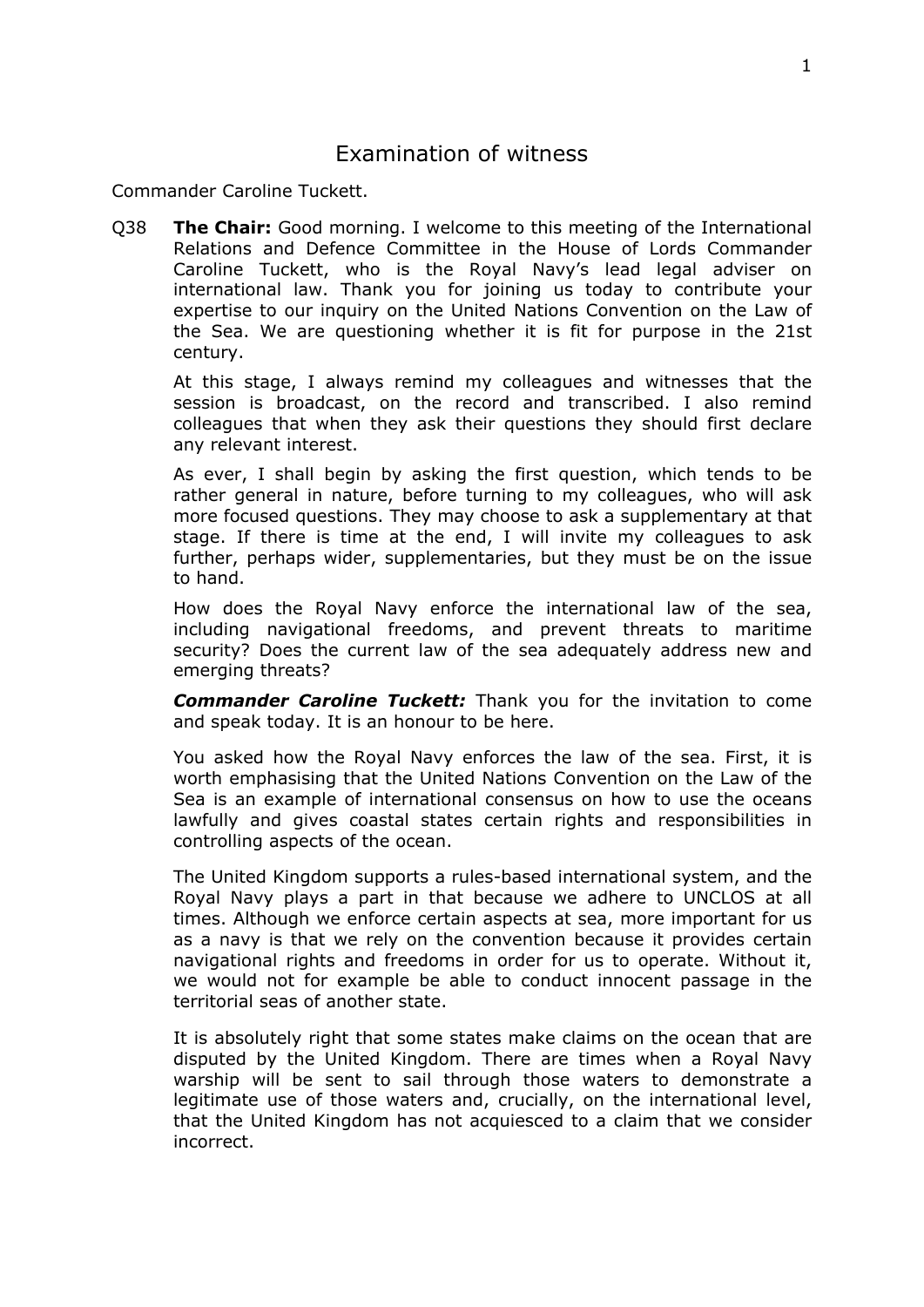We also contribute to enforcement of the law of the sea through specific operations. A good article, which is a favourite for all naval lawyers, is Article 110, which provides warships and government vessels with the ability to board and inspect vessels on the high seas. That specific privilege is granted only to warships and government vessels. It is an article that we use all the time in our operations.

You asked whether the law of the sea is ready to address new and emerging threats. For the Royal Navy and the United Kingdom, UNCLOS demonstrates state responsibility. If a state signs up to UNCLOS, it is signing up to a list of provisions that regulate the use of the sea. The problem is that we are reliant on the willingness of states to follow the provisions of UNCLOS.

UNCLOS itself is an overarching framework. It was never designed to address emerging threats, such as terrorism. Underneath UNCLOS, we have other treaties and conventions, such as the convention for the suppression of unlawful acts at sea, that are better focused on dealing with that kind of threat. From the Royal Navy perspective, UNCLOS is fit for purpose because it lays out lines of state responsibility and demonstrates where states have to provide accountability for their actions. In the Navy's view, to ask UNCLOS to change to detail emerging threats as and when they happen would be an almost impossible task.

The Royal Navy will always act as directed. We are a state organ. We will do as the Ministry of Defence tells us to do in dealing with threats. I hope that that assists in answering the question.

**The Chair:** Thank you very much. Colleagues will go more into the issue of technology, in particular, as well as emerging threats.

Q39 **Lord Stirrup:** Good morning, Commander. Can we take on the subject of technology? The Royal Navy, like the other services, has a great interest in leveraging modern technology, but so, of course, do potential opponents. The question therefore arises whether UNCLOS is adaptable enough to take account of new and emerging technologies. For example, we heard in earlier evidence that it rather assumed that, when vessels were hailing one another at sea, they would use flags or megaphones. Clearly, things have moved on a little since then.

In your answer to the first question, you suggested that UNCLOS was not flexible enough to respond to rapid changes in the world. Perhaps that applies to technology as well as to threats. Is that the case? How can either UNCLOS or the various pieces of regulation and law for which it provides a framework be adapted so that the Royal Navy, in particular, can make use of emerging technologies and the opportunities that they provide, but counter their use by potential opponents?

*Commander Caroline Tuckett:* I will take your first question about the flexibility of UNCLOS. UNCLOS lays out the principles of state responsibility enshrined in the law of the sea, so it does not need to be flexible, in my view. It provides a framework that is there.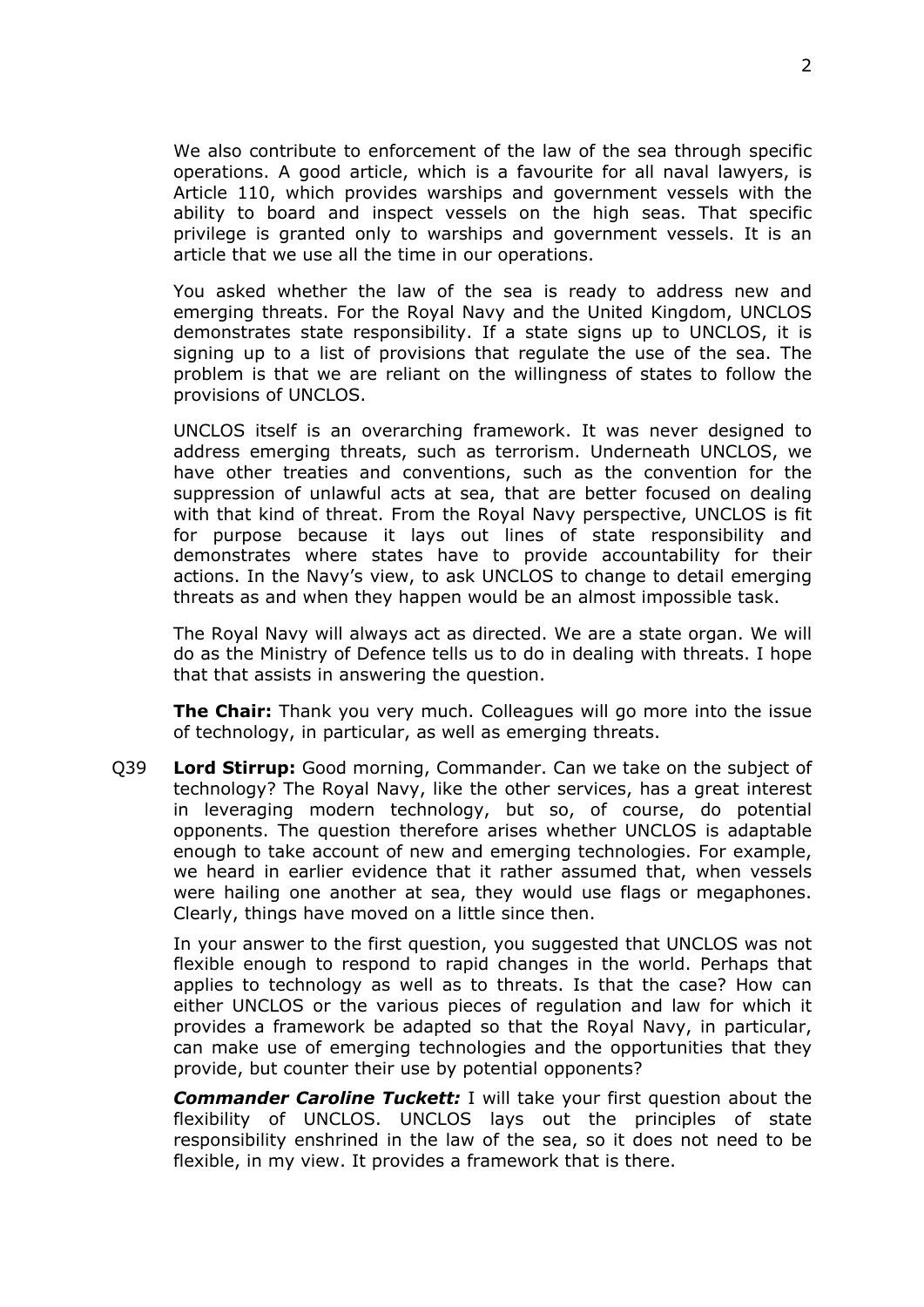On dealing with new technology and applying that to the framework of the law of the sea, it is not the first time, particularly from a military perspective, that new technology has developed and we have had to make sure that it is in accordance with international law. For example, if the Ministry of Defence creates a new weapons system, that weapons system can be operated only in accordance with the principles of international humanitarian law. It is therefore put through a full weapons review, in accordance with the additional protocols of the Geneva conventions.

To turn to my area of specialisation, which I think we are here to discuss today, it is absolutely right to say that there are no references in UNCLOS to how we might regulate uncrewed vessels with autonomous capability at sea. That is entirely understandable, as when the treaty was drafted it was not in the contemplation of the convention. What we do have, in my view, is the Vienna Convention on the Law of Treaties. Under Article 31(1), that calls on states to interpret all treaties "in good faith in accordance with the ordinary meaning" of the words and taking into account the contents and the "object and purpose" of that treaty.

To take UNCLOS as an example, we have developed a lot of uncrewed capability, but we do not necessarily have the specifics on how to regulate them. But the principle of UNCLOS, and one of its key aims, is to provide for freedom of navigation and to demonstrate accountability for vessels operating under the principle of the freedom of navigation. Those principles do not change because the technology has changed. We just have to make sure that we apply those principles to our new technology.

The Royal Navy has developed some uncrewed vessels. If it helps, I have pictures here for the committee. This is the first year we have registered 23 vessels with a form of autonomous capability on our defence shipping register. That has a two-pronged effect. First, it means that they are registered as government vessels on non-commercial service, so they are entitled to use passage rights and they have sovereign immunity. Secondly, and perhaps more importantly, any other states out there and any other mariners on the sea know that these assets are United Kingdom assets and that there is a line of accountability back to the Royal Navy as to how they are operated.

I have some slightly more tactical examples of how we can apply the current conventions to uncrewed vessels, if that would help.

**Lord Stirrup:** We will come on to the subject of maritime autonomous vehicles specifically a little later.

Can I press you a little further on the difference between the overarching convention, which you say does not really need to be adaptable, and the instruments below it, which can do that? You have given a very good example of how the UK and the Royal Navy have registered its new capabilities, using the theory of the framework and the instruments below it. That is good, but we would expect that, because the UK is a responsible nation and the Royal Navy is a responsible military force, but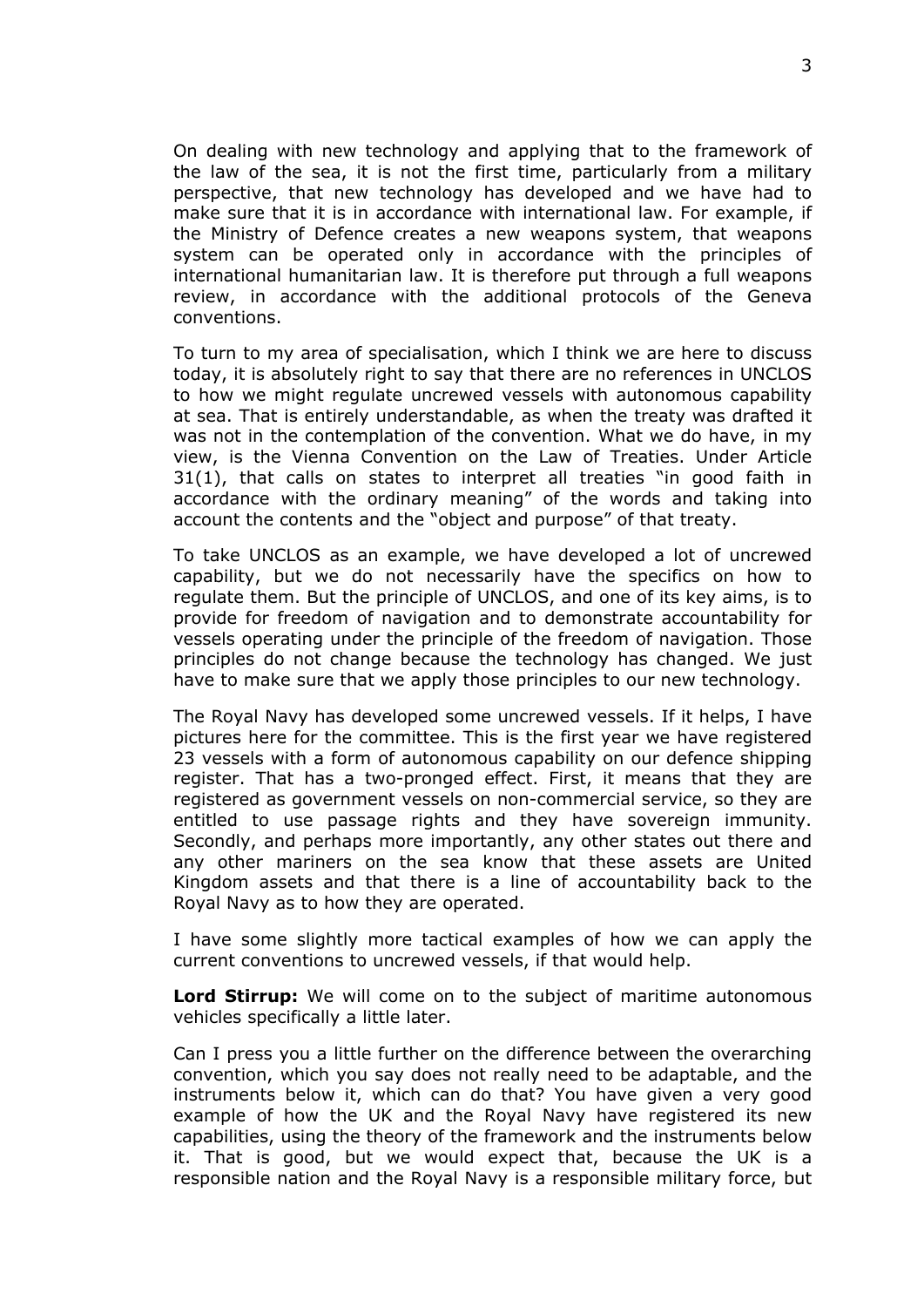there are lots of other people out there for whom such attributes might be more questionable. Are we therefore relying on other nations to interpret UNCLOS in the way you described through the—I am sorry; I cannot remember the exact wording you used. It was the definition of how you should define a treaty.

#### *Commander Caroline Tuckett:* The Vienna Convention.

**Lord Stirrup:** Are we now relying on their good will and probity for all of this to work? Are there some mechanisms that can actually be used, if not to enforce those strictures then at least to bring pressure to bear on nations that are perhaps not as responsible as ours?

*Commander Caroline Tuckett:* At international level, there are no mechanisms at the moment. The IMO has done a scoping review. It did a regulatory scoping exercise in which it looked at the other conventions: collision regulations, SOLAS and the search and rescue convention. From that scoping review, it highlighted gaps in international law where more guidance will be needed in order, as you say, to regulate the activity of uncrewed vessels in particular, and autonomous capability.

The IMO proposal is to put together a code that will effectively plug the gaps in the current treaty so that there is specific guidance. For example, one of the definitions that everybody is debating at the moment is the definition of a master if you do not have a crew on board the ship. The slight difficulty that we have at international level is that the IMO is not expecting to release that code until 2028, and the technology is moving faster than international law.

In the meantime, the Department for Transport has put out a consultation on the Future of Transport Bill, which is looking to address that kind of capability at sea, among other things. We have quite a close working relationship with the Maritime and Coastguard Agency. It runs the UK ship register, so it works very closely with our Defence Shipping Register. I and a number of my colleagues have been asked to contribute to the consultation to look at how legislation might be drafted in order that we might regulate this activity.

As regards enforcing it at sea right now if we came across nefarious activity with an uncrewed vessel, luckily we have yet to encounter it. My view is that we have two challenges. The first is the legal challenge of accountability. If you see an uncrewed vessel on the sea, you do not necessarily know who owns it. It might be registered to a flag state registry in one country but remotely operated from another. Jurisdiction is a challenge.

From a purely practical perspective, from a Royal Navy tactical perspective from the ship that is trying to do the interdiction, the challenge is working out the intent of the uncrewed vessel and what it is planning to do. Our current processes rely very much on hailing the master and hoping that someone on the bridge will pick up the radio. I do not have clear answers on that yet because the technology is still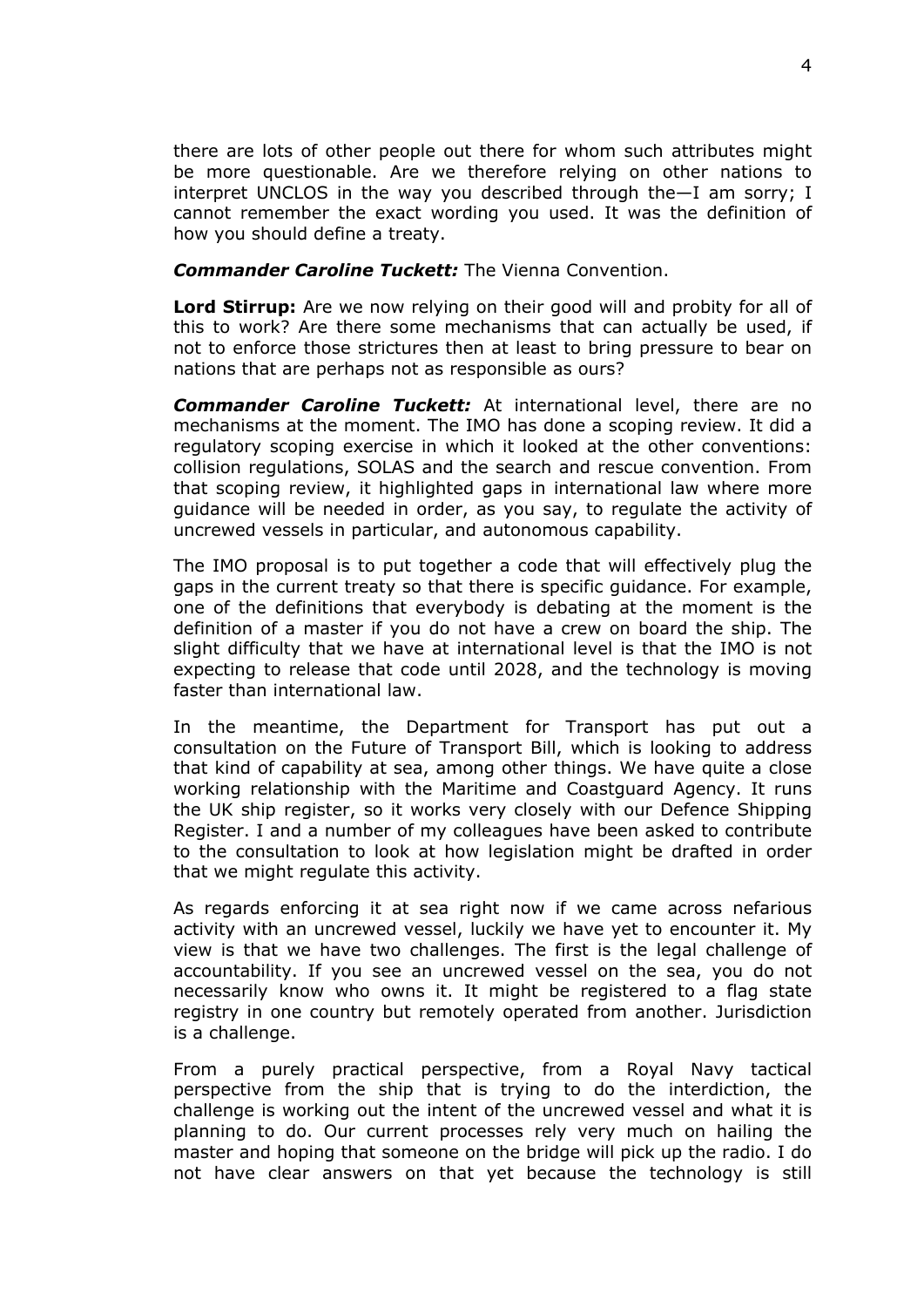developing, but we are looking at it very closely and it is something that we will have to develop as time goes on.

*Lord Stirrup:* Can I ask for clarification on one point? You talked about being involved in helping to draft some legislation. What form would that legislation take, precisely?

*Commander Caroline Tuckett:* The consultation is on the primary legislation that they intend to push through under the future of transport Bill. It is not me drafting the legislation. I apologise. Those were my poor words.

**Lord Stirrup:** You are talking about UK legislation.

*Commander Caroline Tuckett:* Yes.

Q40 **Baroness Blackstone:** In your answers so far, you have referred quite a lot to current international law. Can you tell the committee about how well it regulates unmanned maritime systems and the operations that derive from them? Could you look at that with respect not just to the naval aspects, but to the civilian use of unmanned maritime systems?

*Commander Caroline Tuckett:* Regulation is a problem because there is a gap in the law. That is why the consultation on the Future of Transport Bill has been pushed out.

I will deal with the Royal Navy perspective first. From the Royal Navy's perspective, we do not want to stop developing the technology. My job as a legal adviser to the command is to advise it on how to conduct operations within the bounds of international law and, where international and domestic law is not clear, to explain the risk.

Where there are gaps in the law, we have adopted a policy of the principle of equivalence. I will give you a practical example. Rule 5 of the International Regulations to Prevent Collisions at Sea says that a vessel on the high seas must keep a good lookout "at all times", using "sight and hearing" and "by all available means" in the circumstances. The immediate problem there is how on earth you apply that to an uncrewed vessel, because you have no one on board with eyes and ears. The way we have approached it in the Royal Navy, when we are certifying our vessels, is to demand that the software used to drive the vessels has to operate on the principle of equivalence. It has to demonstrate that the software has an ability that is as good as having a human watchkeeper on the bridge. That is purely a practical policy solution, but in the absence of definitive regulation we feel that it is the safest way to proceed.

In the civilian world, they are looking at very similar measures. I do not want to speak on behalf of the Maritime and Coastguard Agency, but I know that it is working very hard and is looking at developing codes of conduct that will help to regulate using uncrewed vessels in a civilian sense within the United Kingdom.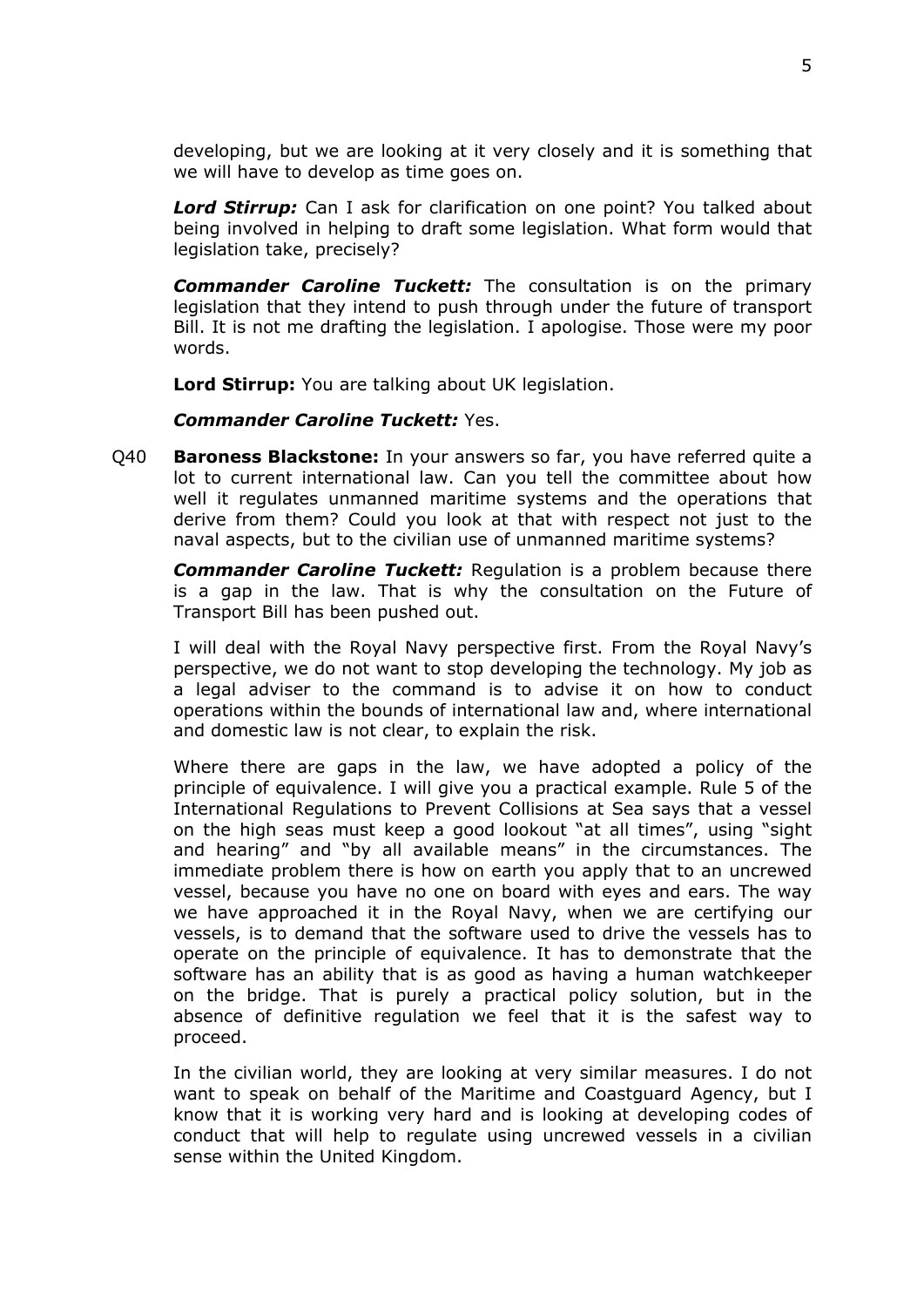**Baroness Blackstone:** How do you in the Royal Navy work with what you call the civilian world? Presumably they cannot be kept in two completely separate boxes. There must be a certain amount of contact and discussion about how you co-operate and collaborate.

*Commander Caroline Tuckett:* Yes. In this particular area, there is a huge amount. There is a long-standing memorandum of understanding in place between the Maritime and Coastguard Agency, as the owners of the UK ship register, and the Defence Maritime Regulator, as the owner of the Defence Shipping Register. Representatives of the Defence Maritime Regulator go to quarterly meetings with the Maritime and Coastguard Agency specifically to look at this topic, to make sure that as we develop our policy, with a view to legislation eventually coming into force, we are aligned on how we operate.

There is a slight nuance because, as defence vessels, we are exempt from the provisions of the Merchant Shipping Act 1995. However, our Secretary of State has issued a policy that says that, wherever practicable, our approach to health and safety and any regulations that govern that kind of operation are to be at least as good as the statutory basis. We work together very closely.

**Baroness Blackstone:** Thank you.

Q41 **Baroness Sugg:** Good morning. Thanks for joining us. You talked a bit about the development of uncrewed capability and mentioned the 23 vessels that have been registered. I look forward to seeing the photos. Can you say a bit more about the current and potential applications of unmanned technology for the Navy?

*Commander Caroline Tuckett:* It might help if I gave you the pictures now. I could then talk through the pictures.

**The Chair:** That sounds like a good idea. Thomas, if you could help to distribute the pictures, that would be very useful. We will break for half a minute for them to be circulated before we proceed.

**Lord Campbell of Pittenweem:** They are not classified, I take it.

*Commander Caroline Tuckett:* No. All pictures were lifted from either the BBC News website or the Royal Navy website.

Can I draw your attention to the first picture, which is on the top left? You can see what look like two items on the water. The grey one is called MADFOX, which stands for maritime autonomous demonstrator for operational experimentation. I am not responsible for the name. The one below is called the Otter Pro.

The picture neatly encapsulates the big challenge at the moment with uncrewed vessels: namely, are they vessels or are they pieces of equipment, and how do you register them? The MADFOX is being used in experimentation at the moment. We have tested a camera facility on her for possible reconnaissance. She also recently tested a missile launching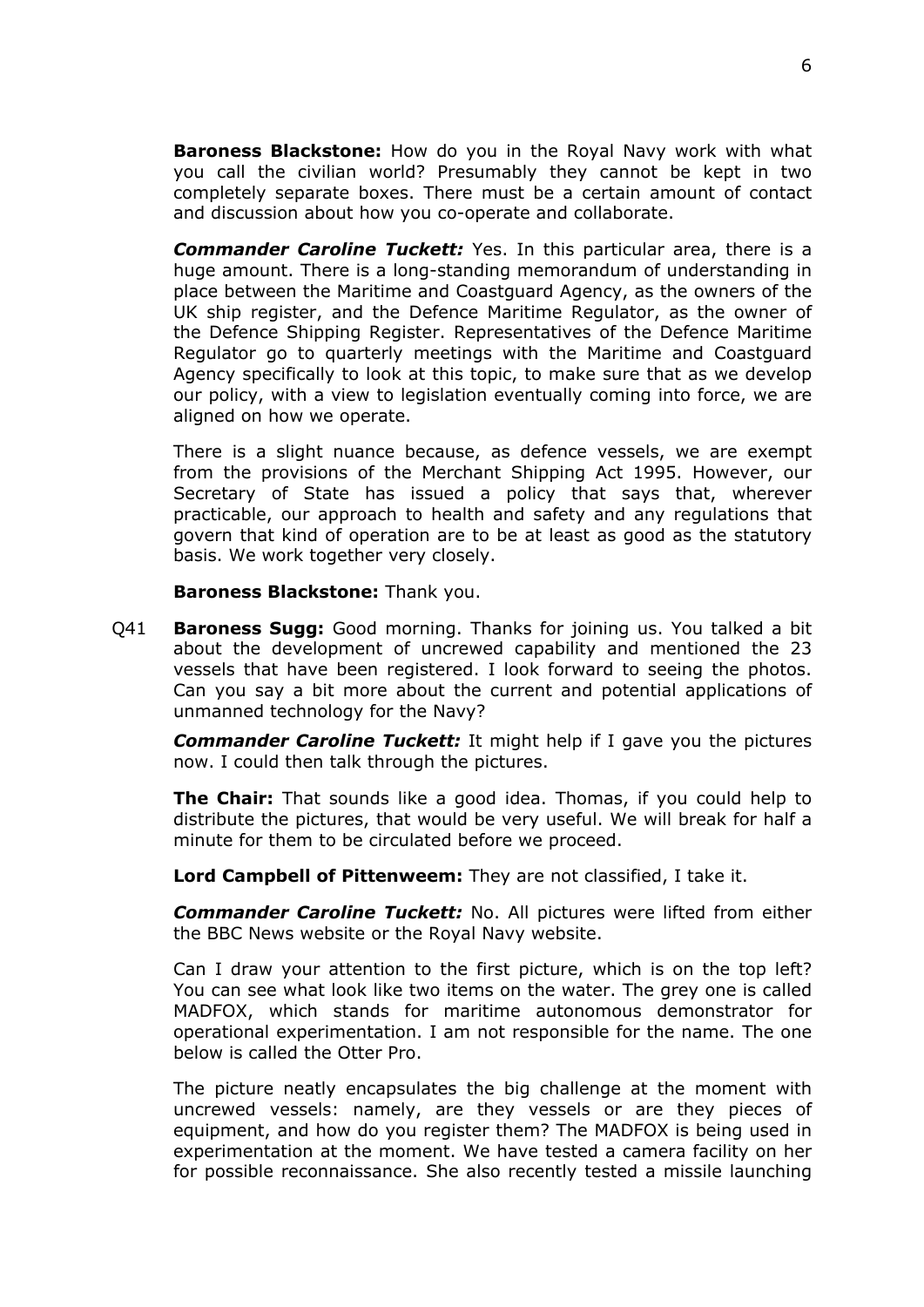system, with a view to developing that capability later on. She is used purely for experimentation, but she can be driven in what we call degree 3 autonomy.

The IMO has produced four levels of autonomy, which we use as guidance. There is a big difference between a vessel that is fully autonomous and a vessel that is remote controlled. She is registered on our defence shipping register as a government vessel on non-commercial service.

The one below that—the little one that is orange and looks a bit like a little remote-controlled car on water—is a survey capability. It can go in and survey inland ports, harbours and waterways in particular much more quickly than sending in a team of Royal Navy personnel. As I am sure you can appreciate, in a conflict scenario we would much rather send that in than send our people in. At the moment, it is also registered as a government vessel on non-commercial service, even though it looks nothing like a ship or a vessel. That is because it is capable of being used in navigation, so we have taken the view that the safer option is to register it as such, as the more cautious approach.

In international law, there is no single definition of "ship". I counted 13, and I am afraid I stopped there. There is no definition of "vessel", either. There is a recognition that "ship" and "vessel" mean the same thing, but that is as far as it goes. One of the big debates surrounding these systems is: do we call them vessels or not?

The picture at the top right is of a crewed warship—HMS ARGYLL, a Type 23 frigate. Next to her is what is called the autonomous Pac 24. The Pac 24 is our sea boat. If we were to send a boarding team out from a warship, it would go in one of those boats. This one has the capability to be operated remotely and was recently tested by HMS ARGYLL, where she was controlled from its operations room. The precise aim of using this capability has not yet been defined. The options are things like an extra layer of force protection. You could send this out, again without putting people in the boat.

The bottom two relate to our mine countermeasures capability. The picture on the left, with the three white boats, is a demonstration of the concept. These three little vessels are capable of going out, searching for mines and classifying marine ordnance on the sea floor. They have within their capability a number of smaller underwater vehicles that can go down to look at the mines.

The picture on the right is of Royal Navy Motor Boats "Hebe" and "Harrier". That is what they look like in real life. "Hebe", "Harrier" and their sister ship "Hazard" are currently still in the experimental phase, but the intention is to put them into service in the short to medium term to do mine countermeasures. The principle is the same: we would rather send these out than put our people in danger. That is an example of what we have.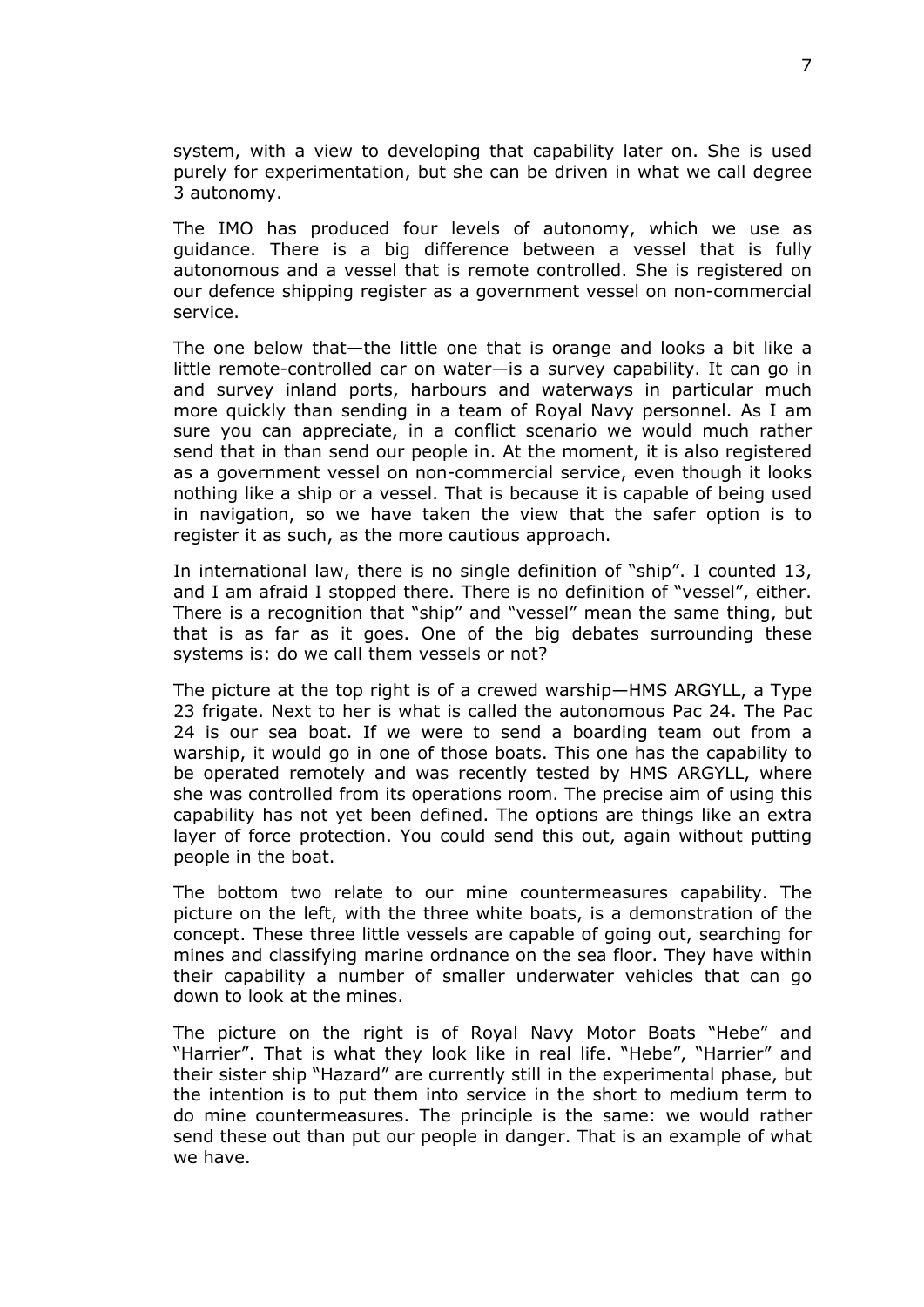**Baroness Sugg:** The photos are really helpful. We can actually see what we are talking about. I have two brief questions. The first is a point of clarity. Are uncrewed and autonomous interchangeable?

*Commander Caroline Tuckett:* It depends on the country, the organisation and the convention. The International Maritime Organization, conscious that there is a gap in international law, has published four degrees of autonomy. They go from 1 to 4. Degree 1 is a ship that has some automated systems but still has people on board. I would describe HMS ARGYLL in that bracket. Degree 2 is a capability that can be operated remotely but still has seafarers on board. That could be for safety reasons, for maintenance or for any other reason. Degree 3 is where you operate a vessel remotely but there is nobody on board. That is where we have got to with the MADFOX, for example. Degree 4 is fully autonomous, which means that a ship is capable of making its own decisions.

Just to add to the complication, most of these vessels can go between the different degrees. For example, you could put MADFOX into degree 3 and drive her away from the jetty remotely controlled. If she has specific tasking—if you want the vessel to patrol in an area—that might mean putting her into degree 4, so that she is fully autonomous and can search the sea area without any interaction from us.

**Baroness Sugg:** Finally, on the potential, are there any big areas the Navy is working on? Where do you see the potential for autonomous or uncrewed vessels going forward?

*Commander Caroline Tuckett:* The potential is huge. I would not want to label specific areas. In the case of the mine countermeasures, searching for and exploding mines is a really dangerous occupation, so this is an opportunity to develop technology that is safer and reduces risk to life. For the other capabilities, the sky is literally the limit as to what we can do with them. That is why at the moment all our vessels are, effectively, registered as government vessels, but in the acquisition and experimentation section of the register. That is done very deliberately, because we are experimenting, exploring and seeing how far we can take that technology.

#### **Baroness Sugg:** Thank you.

Q42 **Baroness Rawlings:** Good morning, Commander. What are the main legal and practical challenges posed to marine security by maritime autonomous vehicles? Is the Royal Navy equipped to address those challenges? Does UNCLOS help or hinder that? Apart from the fact that one is underwater and one is in the sky, how would you compare these unmanned vehicles to drones in the sky as regards legislation?

*Commander Caroline Tuckett:* As regards the challenges, I go back to the fact that, legally, it is about accountability. If we conduct an interdiction on a vessel that is flagged to another country and that vessel is crewed, we have a line of communication with that vessel and a way of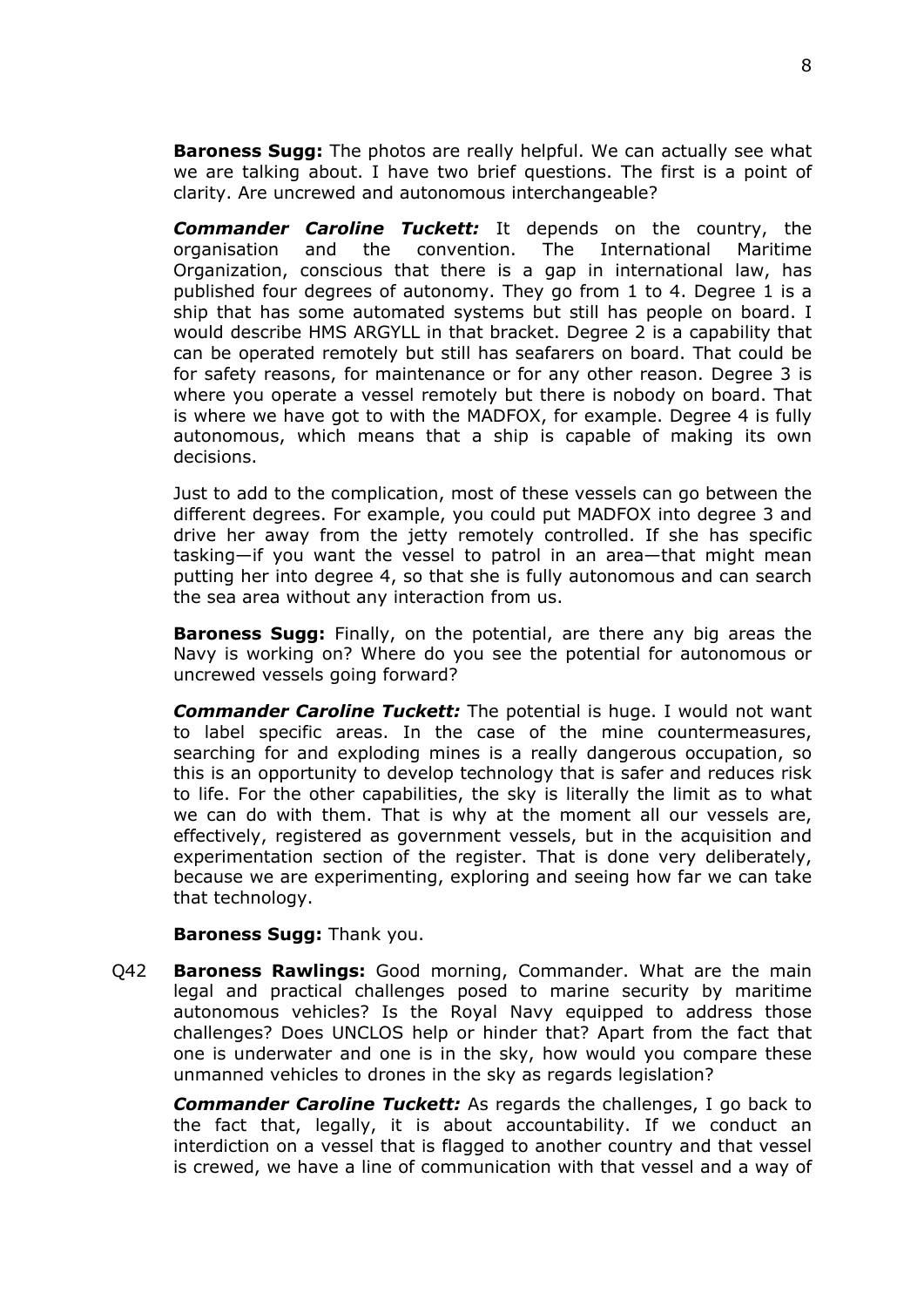contacting the flag registry. That may not always be so clear with an uncrewed vessel. At state level, it is about enforcing responsibility for the action of those vessels. There will be actors out there who will try to bypass that system and will not register their vessels.

As I said earlier, we are still developing the practical side. It will be really difficult to try to stop an uncrewed vessel in the water if we cannot communicate with it. From a really detailed practical perspective, my concern is that if you put a boarding team on board an uncrewed vessel, what is to stop it sailing off again? I do not want the boarding team suddenly disappearing off and being taken hostage.

**Lord Campbell of Pittenweem:** Or blowing up.

*Commander Caroline Tuckett:* Those are all practical things we have to look at, but we are looking at them. The technology is still so new that it is not something we need to deal with right now, but we will have to deal with it in the short term.

You asked about drones. It is an excellent question that I get asked quite a lot. In some respects, I am envious of the aviation world because it has a very different treaty to work under—the Chicago Convention on aviation. For example, it does not have things like the responsibilities of a flag registry that are laid out in UNCLOS. I do not think that means that UNCLOS is hindering us. UNCLOS is providing an answer, because it provides a mechanism by which you can make people accountable. It goes back to my comment earlier about convincing other states to be accountable and to follow UNCLOS.

Q43 **Baroness Rawlings:** Following on from that, I read in the paper about China's stance on sovereign immune property. How does that relate to this? Is there nothing one can do?

*Commander Caroline Tuckett:* The UK position is that, first, we consider our vessels sovereign immune, by virtue of Articles 95 and 96 of UNCLOS. We take the view that our equipment is also sovereign immune, because it is state owned and operated. We have some pieces of equipment that are not registered as vessels, but if we lost them we would still say, "Please don't touch. They belong to the United Kingdom."

I am aware that there are instances in the South China Sea, in particular, when that principle is not necessarily being respected. That is a diplomatic issue. We would pass that up to the Ministry of Defence to take a view, rather than trying to deal with it on the ground.

**Baroness Rawlings:** Thank you.

Q44 **Lord Anderson of Swansea:** Clearly, the technology is moving fast, faster than the textbooks, and the Government are trying to catch up by relying on the Vienna convention and broad legal principles. The IMO, you say, is moving snail-like to a target date of 2028.

*Commander Caroline Tuckett:* Yes.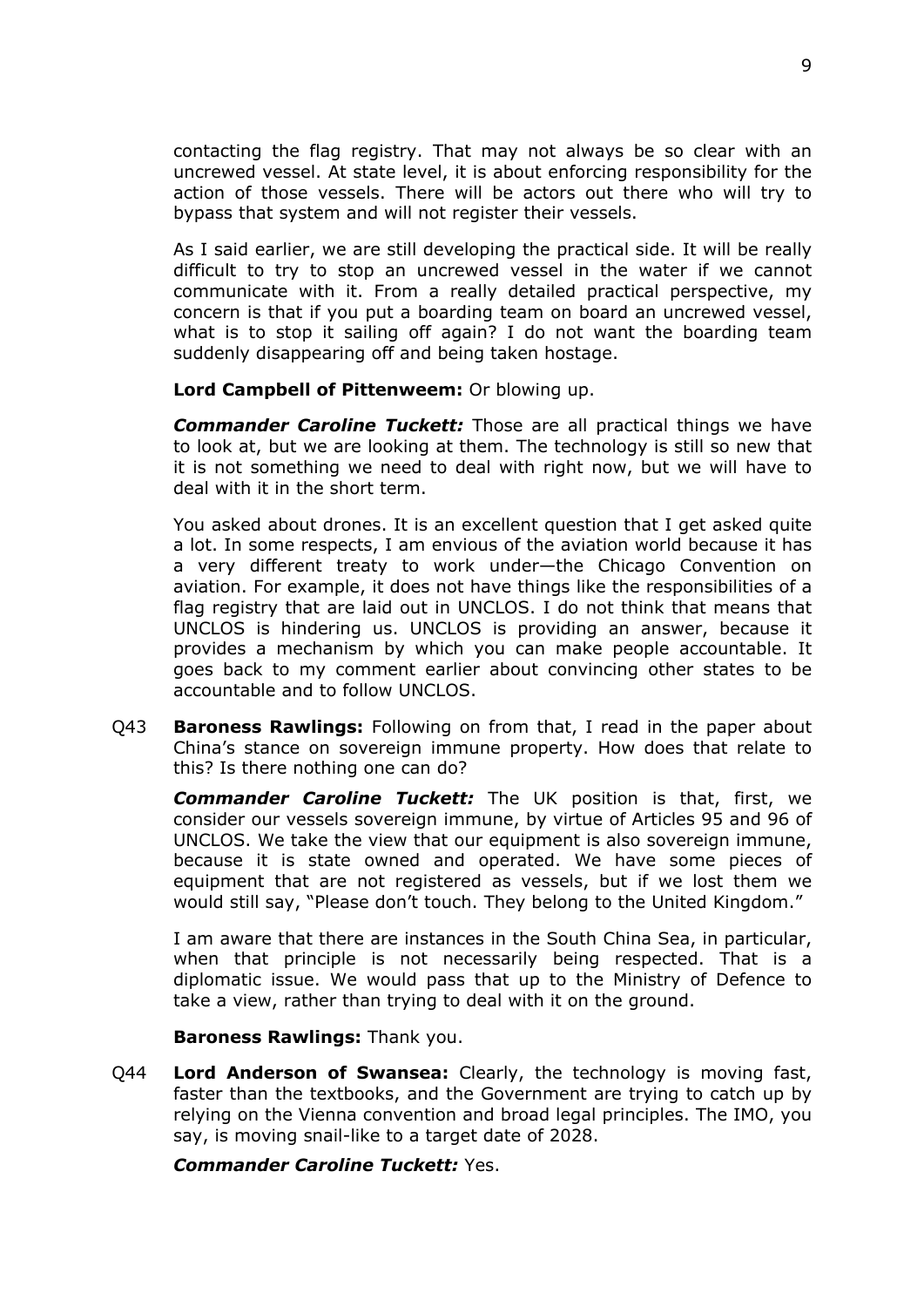**Lord Anderson of Swansea:** Would it be right to call what we have published a Green Paper or a consultation paper? Would you anticipate legislation being ready before that? Would it apply to both civil and naval vessels?

*Commander Caroline Tuckett:* My understanding is that the aspiration is certainly for the legislation to be ready before that, but the Maritime and Coastguard Agency has the lead on it rather than the Ministry of Defence. My expectation is that Royal Navy vessels and our government vessels will be exempt from that in the way we are exempt from the Merchant Shipping Act at the moment. However, that would not prevent us trying to follow those provisions wherever we could. If nothing else, even though the legislation will be with regard to civilian shipping, it will provide a very helpful statement of intent from the Government as to how they wish to regulate uncrewed capabilities, which in turn will assist us in the Royal Navy.

**Lord Anderson of Swansea:** Do you find that our interpretation is shared by other countries? Otherwise it is much less valuable. Is the IMO the appropriate forum in which to discuss with other countries? Do you find that there is an evolving consensus on this? Do other countries share our view? Would it make more sense to agree principles and practice first with like-minded countries, perhaps in NATO, before seeking to widen it?

*Commander Caroline Tuckett:* In other navies that I have dealt with, as opposed to other Governments, broadly they agree, but most navies are not developing this technology as fast as we are. I would say the US Navy is leading the way, but we are developing faster than most of the allies that I operate with. There is agreement on the basis that we need to interpret the provisions of UNCLOS in a practical way that upholds the spirit of the treaty, but I have not met a naval lawyer in another navy who is grappling with it in the same way I am, other than from the US Navy.

**Lord Anderson of Swansea:** Only the US? Not France, Germany or neighbouring countries?

*Commander Caroline Tuckett:* I have spoken to France about it. Their capability is developing, but my understanding is that they have not got as far as we have. I would not want to speak on behalf of the French Navy in case I have got that wrong. You asked whether the IMO is the most appropriate forum in which to have this conversation.

#### **Lord Anderson of Swansea:** Yes.

*Commander Caroline Tuckett:* Absolutely, because it has treaties such as the COLREGs, the Safety of Life at Sea, and Search and Rescue Conventions, under its purview. You mentioned NATO. NATO is also looking at this. The UK is a member of something called MUSI—the maritime unmanned systems initiative—which is effectively an organisation that allows navies in NATO to come together and to talk about this capability. MADFOX recently participated in an exercise off the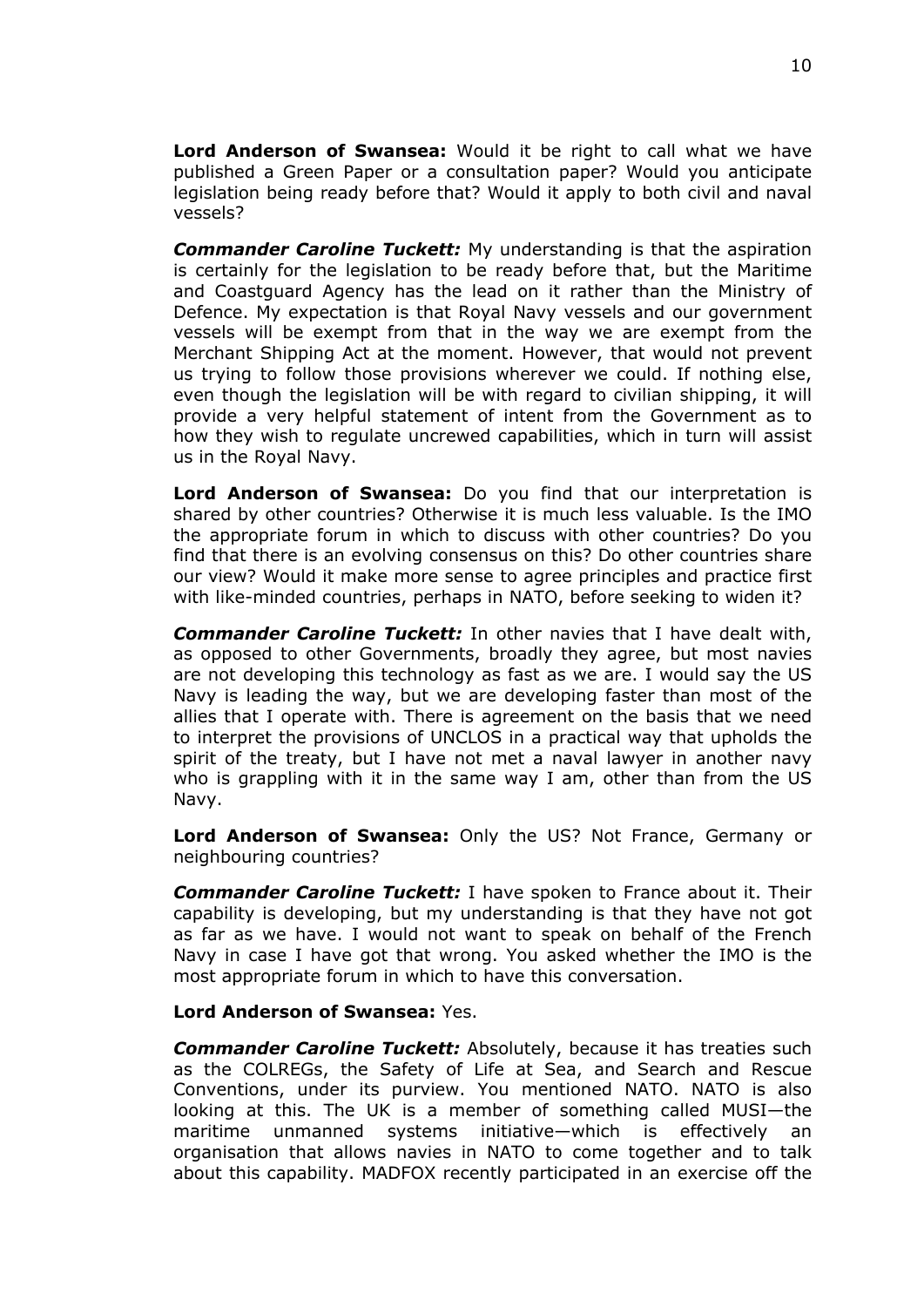coast of Portugal where the MUSI organisation was involved in putting the exercise together to see if we can operate our uncrewed vessels with other navies. The terminology is still developing, but it is very high on the priority list.

#### **Lord Anderson of Swansea:** Thank you.

Q45 **Lord Teverson:** Commander, thanks very much indeed for your very clear answers, and from a lawyer as well. It is fantastic and very impressive.

**Lord Campbell of Pittenweem:** Shame. Shame.

**Lord Teverson:** We see there is controversy. I was going to ask some questions that Lord Anderson has just asked. The one that I would quite like to ask goes back to one of the original points you made about debates that you have in the Royal Navy about UNCLOS.

It goes back to constabulary operations. Take the Caribbean, where there are huge drugs issues and, because of the value, even submarines that are operated by criminal organisations. I am trying to understand what you are allowed to do on the high seas as part of the constabulary operation there when you come across such illegal activities. Are you allowed to board? Does it depend on the flag, or are they often unflagged anyway? I am interested in that problem on the high seas and how a commander, officer or master, or whatever you call them, interprets it?

*Commander Caroline Tuckett:* I am afraid I will now give a really lawyerly answer, which is that it vastly depends on the circumstances of the case. However, we have options. If we take your drug interdiction option, Article 110 of UNCLOS provides a list of specific circumstances in which a warship may board another vessel on the high seas. Article 110(d) says that we may board a vessel where we have a reasonable suspicion that it does not have nationality; in other words, it is not registered to a flag registry. For drug interdictions out in the Indian Ocean and the Gulf, for example, initially a vessel is boarded because it is suspected to be without nationality. It is declared stateless, and once it is declared stateless we impose UK jurisdiction on that vessel, at which point we are allowed to search for and seize the narcotics.

Another option is that we can get on board a vessel with flag state consent. If there was a vessel on the high seas that we thought was doing something nefarious but it was flagged to another state, we would seek the other state's permission. We also do operations under United Nations Security Council resolutions, and that will often provide a legal basis on which we can board. Those are the three main options that we would use.

**Lord Teverson:** Does a country, the flag state, ever give permission for that?

*Commander Caroline Tuckett:* It has not been exercised often.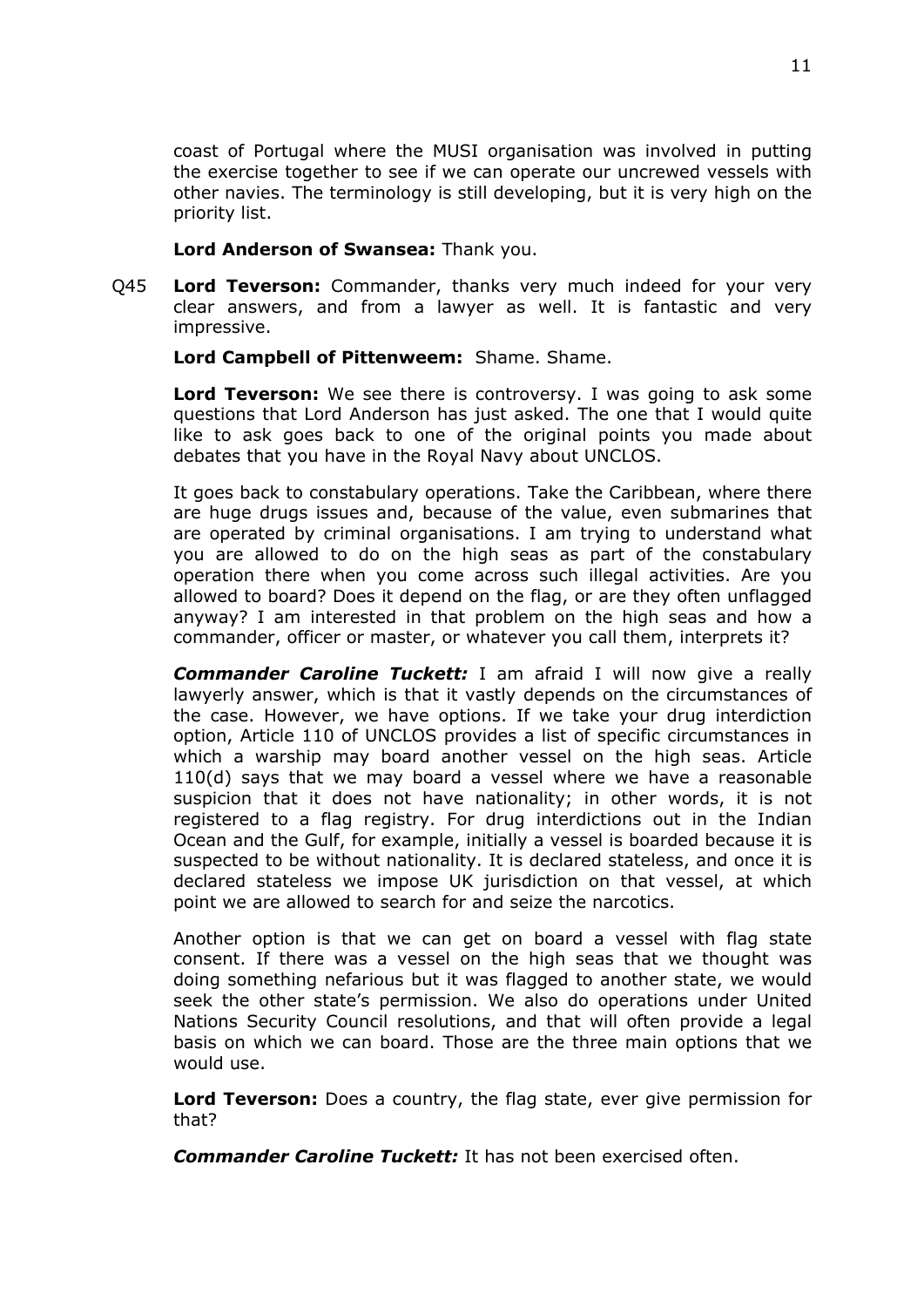**Lord Teverson:** Thank you.

Q46 **Lord Campbell of Pittenweem:** Thank you very much, Commander. For the purpose of our evidence session today, we were issued with a paper entitled *Maritime Autonomous Vehicles: New Frontiers in the Law of the Sea*. Is that paper something you are familiar with?

*Commander Caroline Tuckett:* A long time ago.

**Lord Campbell of Pittenweem:** A section of it leapt out to my lawyerly mind. Perhaps I can read it fairly quickly: "How any MAV is regulated will depend in the first instance on whether it is a vehicle that falls within a particular legal regime or not". Then it says, "autonomy levels can be divided into four categories—'M: Manual navigation with automated processes and decision support', 'R: Remote-controlled vessel with crew on board', 'RU: Remote-controlled vessel without crew on board', and 'A: Autonomous vessel'". Finally, it says, "From a legal perspective, the level of human involvement has implications for characterising the vessel".

If that analysis is correct, how do you ever find an agreement, a code, draft legislation or even a bilateral agreement? Does that not point out the very considerable difficulty that autonomous vessels now provide?

*Commander Caroline Tuckett:* Yes. It points out the difficulties, but I would not say there is no solution. The proposal of those categories is very logical and makes sense. We have chosen to use the IMO's categories, because it is the IMO and it is an influential organisation, and it seemed more appropriate to go with the IMO. It goes back to the point we discussed earlier: do you wish, for example, to call the Otter Pro, the little orange thing, a vehicle, a system, a ship or a vessel?

## **Lord Campbell of Pittenweem:** A vessel.

*Commander Caroline Tuckett:* That is what that paragraph very neatly highlights. There are challenges, but that is why, from the Royal Navy perspective, we have gone back to basic principles and followed the provisions of UNCLOS. In UNCLOS, if you have a piece of equipment that is designated a vessel, it is allowed passage rights to conduct innocent passage, and transit passage in straits, and if it is a government vessel warship it is sovereign-immune. These are two key factors that we have had to take into account when we have looked at classifying our equipment.

**Lord Campbell of Pittenweem:** You would not want, in any circumstances, to detract from those definitions, given that they ascribe a very substantial amount of discretion. The Royal Navy would not want in any circumstances to give away the discretion that they afford.

## *Commander Caroline Tuckett:* No.

**Lord Campbell of Pittenweem:** Thank you.

Q47 **Lord Stirrup:** Can we broaden the discussion that we have been having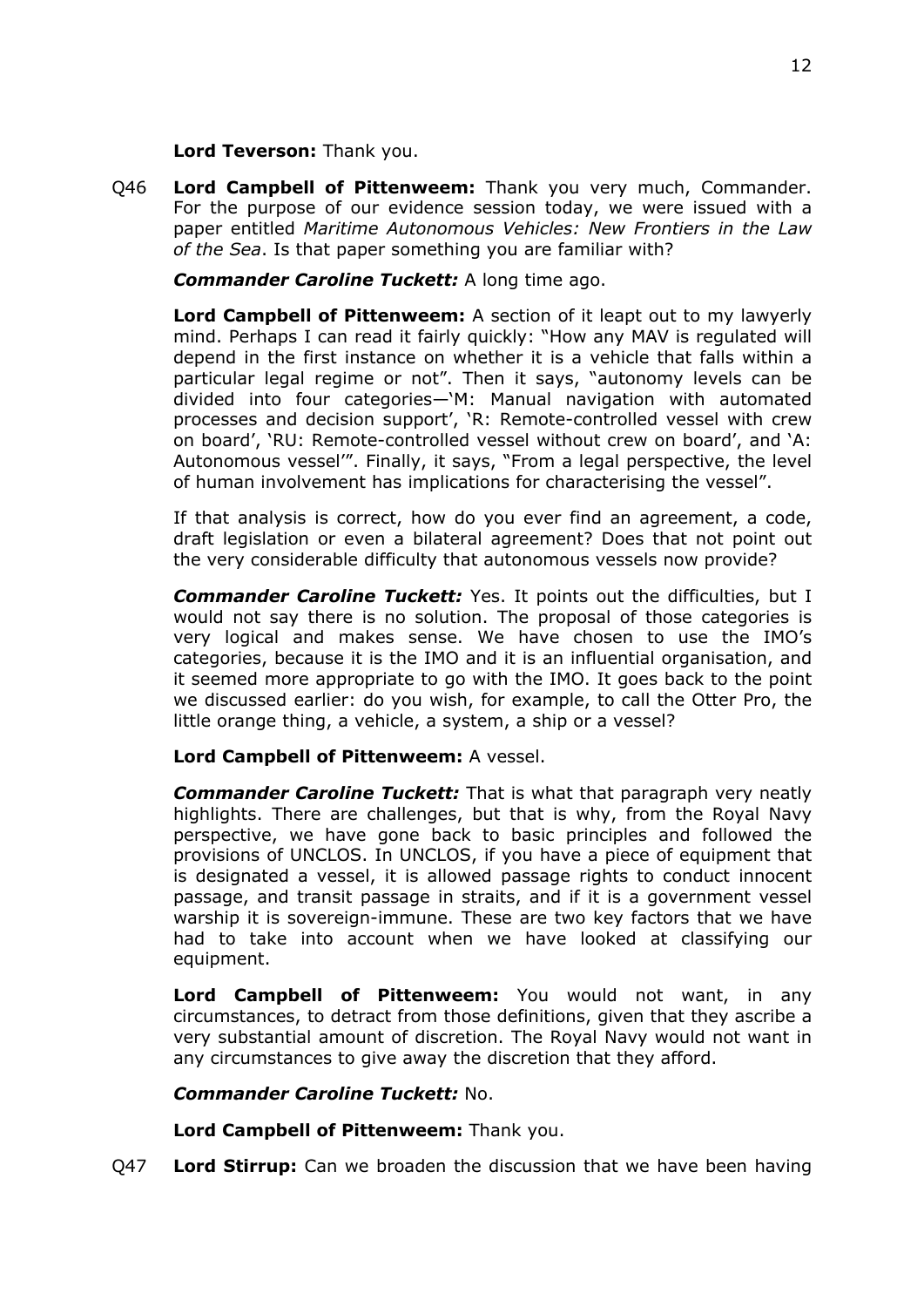on autonomous systems to UNCLOS more widely? Are you able to share with the committee any of your personal experiences and challenges in dealing with Royal Navy operations in the context of UNCLOS? I imagine, for example, that the carrier deployment to the Far East must have raised some significant questions in advance and some significant questions on the hoof. Can you share anything with the committee to give us a sense of how all this works in practice for the Royal Navy?

*Commander Caroline Tuckett:* Yes, I will give two examples: a carrier example, because you raised it, and a personal example from an interdiction under Article 110. With regard to the carrier, when ships go through an international strait and transit passage under Article 38, UNCLOS says that they are allowed to travel in the normal mode. The UK position is that if you are a submarine, normal mode means that you can go submerged.

For the carrier, one of the questions that came up was about force protection and whether we could have aviation flying when the carrier was going through international straits. It is a very well-established UK position that if aviation is flying for force protection, that counts as the normal mode in an international strait. I raise it, because we are relearning how to be a carrier navy. We had to step through that process again, double-check that we were content and that we would be allowed to fly aviation, and force protection for a transit passage. That was a preplanned—

**Lord Stirrup:** Does Russia agree with that interpretation?

*Commander Caroline Tuckett:* My understanding is yes. Russia agrees with a lot of things that we do.

From the personal perspective, you asked earlier about interdictions in Article 110. About three years ago, I was deployed to Bahrain as the legal adviser to the United Kingdom Maritime Component Commander, and to the Combined Maritime Forces, which at the time was a coalition of 32 nations headed up by an American three-star admiral. For a period of about four months, I was providing legal advice on boardings under Article 110 of UNCLOS. For vessels that were suspected of being without nationality, we would see if we could apply jurisdiction to interdict for drugs. I was advising a French warship and an Australian warship. They were reporting to a Saudi Arabian command team who was reporting up to a United Kingdom commodore, who was then reporting up to an American vice-admiral, and I was their legal adviser.

That was all possible because we all follow UNCLOS and the principles of Article 110—that warships have the right to do that on the high seas. It took a lot of talking. Between different states, there are different interpretations as to what might be a reasonable suspicion of statelessness. Ultimately, that operation continued for several months, and boardings were happening every day, if not twice a day, because we all worked under the same construct of UNCLOS.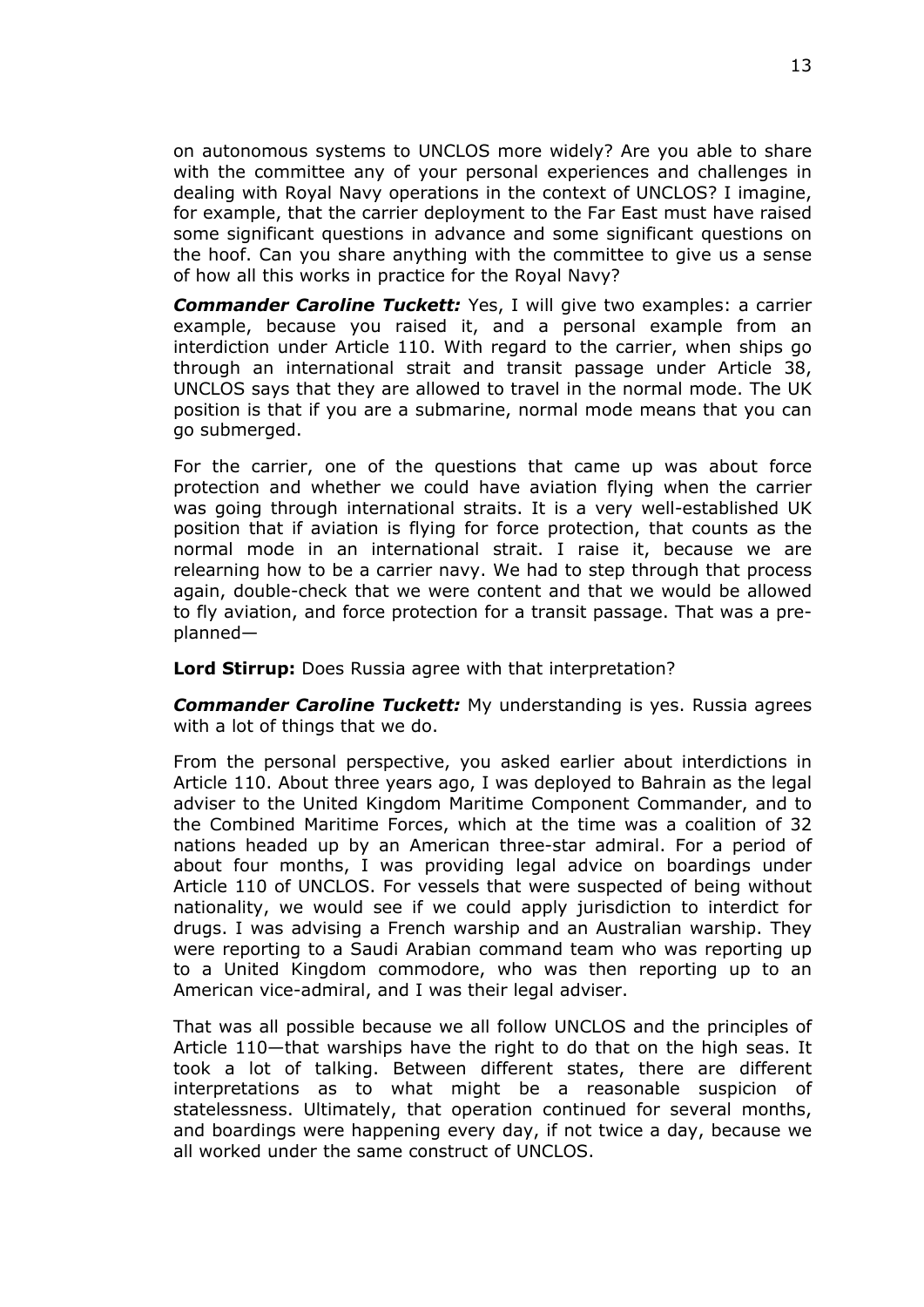**The Chair:** Thank you.

Q48 **Baroness Fall:** I have two questions, if I may. I want to come back to the accountability point that Lady Rawlings raised in relation to drones. Drones can be very controversial. Are you absolutely sure that when these ships, or whatever you call them, unmanned vehicles, go unmanned, they are, first, still accountable to you and, secondly, not liable to be taken over by a foreign source? I do not mean to sound like James Bond.

On the wider legality of UNCLOS, one of the things this committee has been looking at carefully is the way in which the challenges are changing with climate change—both territorial boundaries, and what could be the wild west in looking for new resources at sea. Is that something you spend a lot of time on, and, if so, on what points?

*Commander Caroline Tuckett:* On the accountability point, when you ask whether I am sure that they will not do anything untoward, are you talking about our vessels?

#### **Baroness Fall:** Yes.

*Commander Caroline Tuckett:* I can reassure you that the software that is used to test those vessels goes through rigorous testing.

#### **Baroness Fall:** Right.

*Commander Caroline Tuckett:* It takes a long time to get a vessel certified to the point where we will even let it go into remote-control mode, let alone off on its own. For that reason, the MADFOX—the one on the left—has operated in degree 3, which is remote controlled with people ashore, but it has taken over 12 months, if not 15 months, to get to that stage.

Cybersecurity is a worry for all of us. On the civilian side, the Maritime Autonomous Systems Regulatory Working Group, which was set up under the umbrella of the Department for Transport, issued a code of practice to the civilian shipping world, and it has recently incorporated in that an entire section on cybersecurity. It is a very good read. It is very simple and very practical. It highlights how seriously industry, as much as the Royal Navy, takes this risk. I have to acknowledge that it is a concern, but we are doing what we can to try to combat it.

You asked about climate change and resources issues. UNCLOS, as a treaty, is a Foreign Office lead, as opposed to an MoD-Royal Navy lead. We work very closely with the Foreign Office. I understand that its senior legal adviser is speaking after me. He is much better qualified than I am to discuss that. The Royal Navy is often consulted. One reason why we work very closely with the Foreign Office is because there are certain exemptions in UNCLOS for warships and sovereign immune vessels. When it is looking at the terms of UNCLOS in the light of something like climate change, we are often consulted.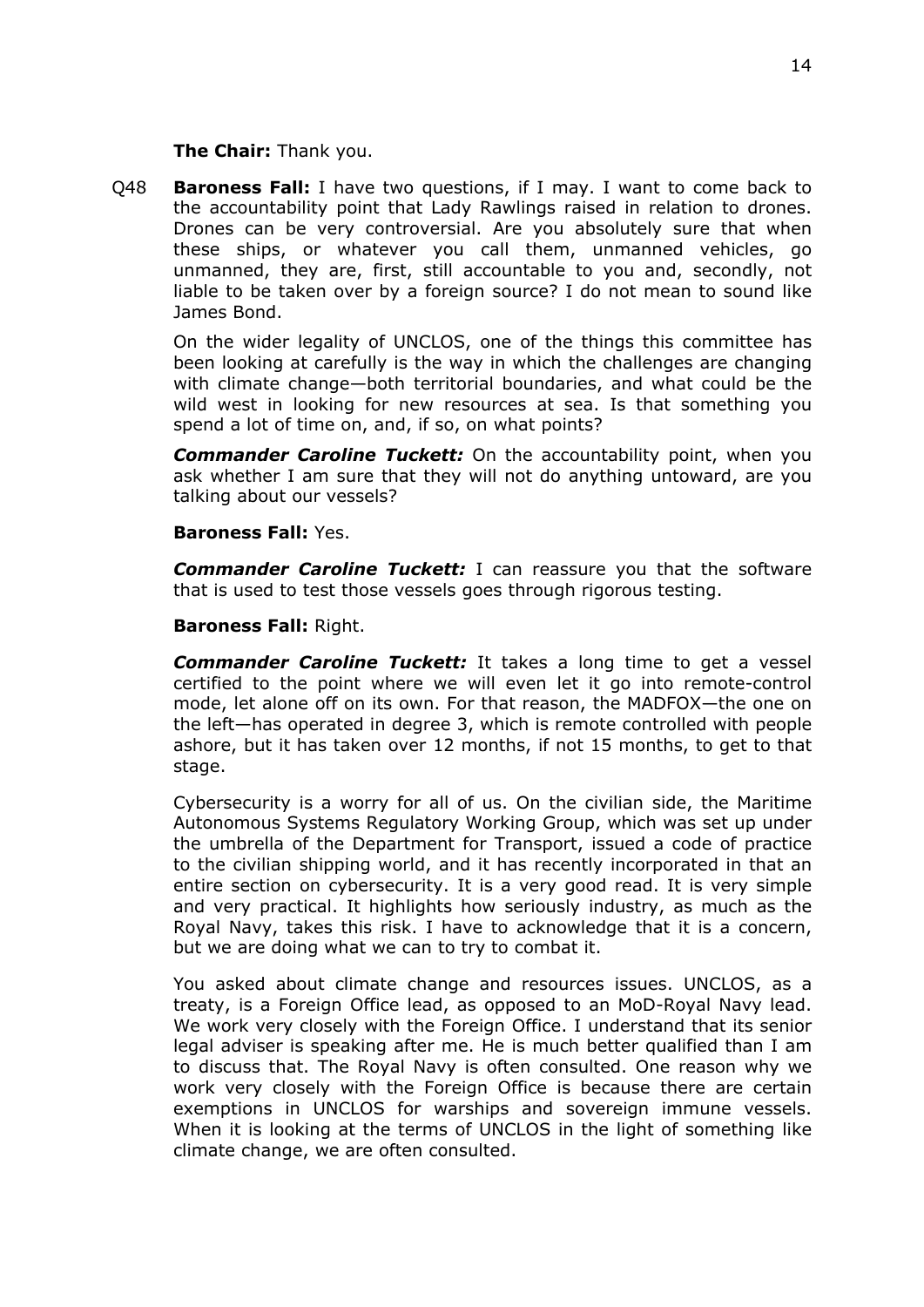#### **Baroness Fall:** Thank you.

Q49 **Baroness Sugg:** Further to the previous question, you talked about working with allies, but we have not really touched on the more hostile actors. Is there anything you can share in public on the perceived threat or particular areas of concern with autonomous vehicles? I understand if you cannot. Secondly, is UNCLOS, or the regulations under it, any help in that area, or is there further work that you would like to see developed in order to tackle that threat?

*Commander Caroline Tuckett:* First, I would not want to share capabilities, if that is okay. As to whether UNCLOS is fit for that, UNCLOS is there to help, and the provisions are in place, but, as you will probably understand better than I do, in order to ask another state to obey UNCLOS, nine times out of 10 it becomes a diplomatic issue, as opposed to a military or legal issue. The law is there. This is where I, as a legal adviser, would turn to the policy adviser and say, "This is for you to fix".

Q50 **The Chair:** Thank you. We are almost at the end, but I have one more question. It is about human rights. Earlier, you mentioned that, with regard to the UK and its development of new weapons, there is a process whereby we make sure that the new weapons comply with humanitarian law, not in the way we use them but the weaponry development itself. We have been hearing evidence that has set out that it is very difficult to ensure that there is compliance at sea with international humanitarian law, and the lawyers have been telling us about the gaps that there are.

Today, we have been talking very much about autonomous vehicles. Could I focus on that aspect? In developing autonomous maritime vehicles, is there any effort to ensure that human rights are observed? What are the complexities of that? Is there any way in which existing systems help us and guide us on how to ensure that they comply with human rights, given that you say there is a range of one to four? There is human intervention directly in some cases, but certainly in preparing software there is human intervention for those in the category that is wholly autonomous once launched.

*Commander Caroline Tuckett:* Apologies, this is my misunderstanding. Are you asking about the application of human rights law or international humanitarian law, which is the law—

**The Chair:** Human rights law.

*Commander Caroline Tuckett:* All right. With regard to autonomy and the uncrewed vessels, one of the questions that is being asked in the consultation for the future of transport Bill is whether we choose to acknowledge those that operate as a "crew"—the people ashore—and give them seafarer rights in the way the crew of a crewed ship would have. I do not have the answer to that, I am afraid. It is yet to be determined, but I can assure you that it is being looked at, because there is a human rights subtext to that in how we look after the people who are operating those systems.